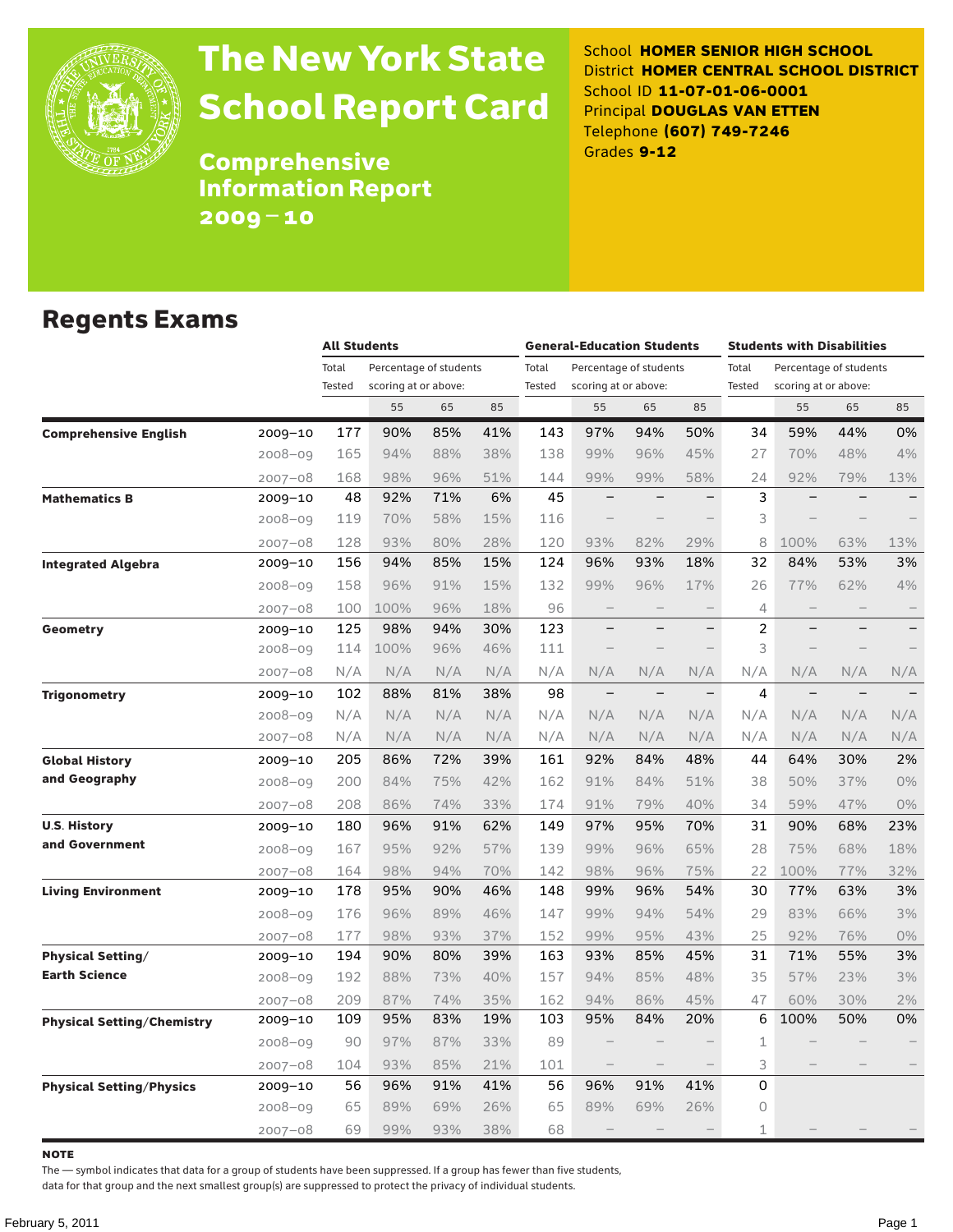School ID **11-07-01-06-0001**

School **HOMER SENIOR HIGH SCHOOL** District **HOMER CENTRAL SCHOOL DISTRICT**

#### Regents Exams

|                              |             |                 | <b>All Students</b> |                                                |     |       | <b>General-Education Students Students with Disabilities</b> |                                                       |     |              |                                                       |    |    |
|------------------------------|-------------|-----------------|---------------------|------------------------------------------------|-----|-------|--------------------------------------------------------------|-------------------------------------------------------|-----|--------------|-------------------------------------------------------|----|----|
|                              |             | Total<br>Tested |                     | Percentage of students<br>scoring at or above: |     | Total |                                                              | Percentage of students<br>Tested scoring at or above: |     | Total        | Percentage of students<br>Tested scoring at or above: |    |    |
|                              |             |                 | 55                  | 65                                             | 85  |       | 55                                                           | 65                                                    | 85  |              | 55                                                    | 65 | 85 |
| <b>Comprehensive French</b>  | $2009 - 10$ | 23              | 100%                | 91%                                            | 65% | 23    | 100%                                                         | 91%                                                   | 65% | 0            |                                                       |    |    |
|                              | $2008 - 09$ | 25              | 100%                | 96%                                            | 76% | 25    | 100%                                                         | 96%                                                   | 76% | $\circ$      |                                                       |    |    |
|                              | $2007 - 08$ | 22              | 100%                | 100%                                           | 73% | 22    | 100%                                                         | 100%                                                  | 73% | 0            |                                                       |    |    |
| <b>Comprehensive German</b>  | $2009 - 10$ | $\mathbf{1}$    |                     |                                                |     | 1     |                                                              |                                                       |     | 0            |                                                       |    |    |
|                              | $2008 - 09$ | 12              | 92%                 | 92%                                            | 75% | 11    |                                                              |                                                       |     | 1            |                                                       |    |    |
|                              | $2007 - 08$ | 9               | 100%                | 100%                                           | 33% | 8     |                                                              |                                                       |     | 1            |                                                       |    |    |
| <b>Comprehensive Hebrew</b>  | $2009 - 10$ | 0               |                     |                                                |     | 0     |                                                              |                                                       |     | 0            |                                                       |    |    |
|                              | $2008 - 09$ | 0               |                     |                                                |     | 0     |                                                              |                                                       |     | 0            |                                                       |    |    |
|                              | $2007 - 08$ | 0               |                     |                                                |     | 0     |                                                              |                                                       |     | 0            |                                                       |    |    |
| <b>Comprehensive Italian</b> | $2009 - 10$ | 0               |                     |                                                |     | 0     |                                                              |                                                       |     | 0            |                                                       |    |    |
|                              | $2008 - 09$ | $\circ$         |                     |                                                |     | 0     |                                                              |                                                       |     | 0            |                                                       |    |    |
|                              | $2007 - 08$ | 0               |                     |                                                |     | 0     |                                                              |                                                       |     | 0            |                                                       |    |    |
| <b>Comprehensive Latin</b>   | $2009 - 10$ | 0               |                     |                                                |     | 0     |                                                              |                                                       |     | 0            |                                                       |    |    |
|                              | $2008 - 09$ | 0               |                     |                                                |     | 0     |                                                              |                                                       |     | 0            |                                                       |    |    |
|                              | $2007 - 08$ | $\circ$         |                     |                                                |     | 0     |                                                              |                                                       |     | 0            |                                                       |    |    |
| <b>Comprehensive Spanish</b> | $2009 - 10$ | 79              | 99%                 | 95%                                            | 41% | 78    |                                                              |                                                       |     | $\mathbf{1}$ |                                                       |    |    |
|                              | $2008 - 09$ | 73              | 99%                 | 95%                                            | 56% | 71    |                                                              |                                                       |     | 2            |                                                       |    |    |
|                              | $2007 - 08$ | 68              | 100%                | 97%                                            | 62% | 68    | 100%                                                         | 97%                                                   | 62% | 0            |                                                       |    |    |

#### note

The — symbol indicates that data for a group of students have been suppressed. If a group has fewer than five students,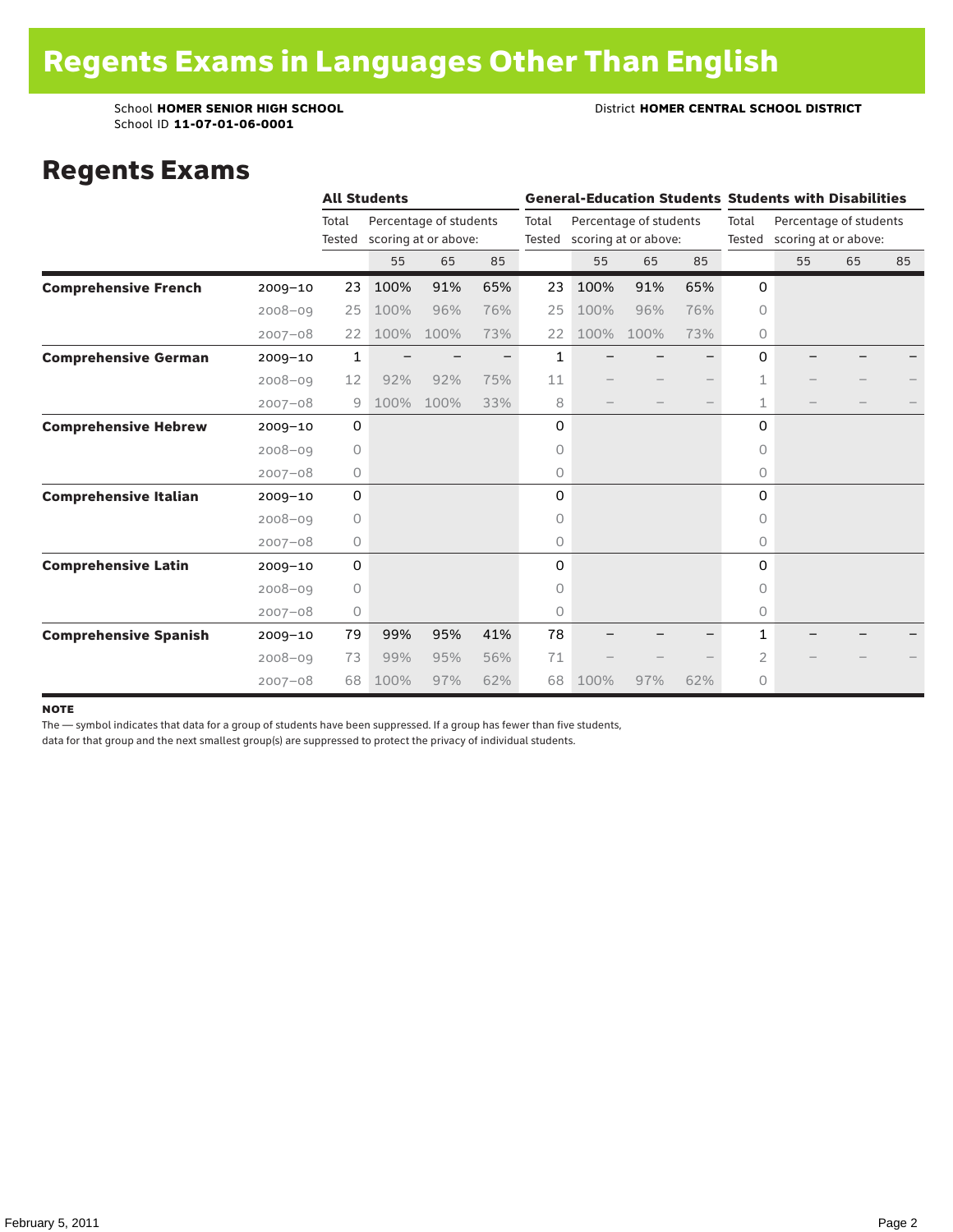School ID **11-07-01-06-0001**

#### Regents Competency Tests

|                       |             | <b>All Students</b> |                  |                     |                                 | <b>General-Education Students Students with Disabilities</b> |                  |  |
|-----------------------|-------------|---------------------|------------------|---------------------|---------------------------------|--------------------------------------------------------------|------------------|--|
|                       |             | <b>Total Tested</b> | Percent Passing: | <b>Total Tested</b> | Percent Passing:                | <b>Total Tested</b>                                          | Percent Passing: |  |
| <b>Mathematics</b>    | $2009 - 10$ | 33                  | 52%              | 2                   |                                 | 31                                                           |                  |  |
|                       | $2008 - 09$ | 32                  | 72%              | $\Omega$            |                                 | 32                                                           | 72%              |  |
|                       | $2007 - 08$ | 20                  | 45%              | $\circ$             |                                 | 20                                                           | 45%              |  |
| <b>Science</b>        | $2009 - 10$ | 33                  | 55%              | 1                   |                                 | 32                                                           |                  |  |
|                       | $2008 - 09$ | 17                  | 59%              | 2                   |                                 | 15                                                           |                  |  |
|                       | $2007 - 08$ | 35                  | 77%              | 3                   | $\qquad \qquad -$               | 32                                                           |                  |  |
| <b>Reading</b>        | $2009 - 10$ | 10                  | 80%              | 0                   |                                 | 10                                                           | 80%              |  |
|                       | $2008 - 09$ | 5                   | 80%              | 1                   |                                 | 4                                                            |                  |  |
|                       | $2007 - 08$ | 0                   |                  | $\circ$             |                                 | $\circ$                                                      |                  |  |
| <b>Writing</b>        | $2009 - 10$ | 10                  | 100%             | 0                   |                                 | 10                                                           | 100%             |  |
|                       | $2008 - 09$ | 4                   |                  | 1                   |                                 | 3                                                            |                  |  |
|                       | $2007 - 08$ | 0                   |                  | $\circ$             |                                 | 0                                                            |                  |  |
| <b>Global Studies</b> | $2009 - 10$ | 21                  | 19%              | 2                   |                                 | 19                                                           |                  |  |
|                       | $2008 - 09$ | 27                  | 22%              | $\overline{2}$      |                                 | 25                                                           |                  |  |
|                       | $2007 - 08$ | 19                  | 32%              | 2                   | $\hspace{0.1mm}-\hspace{0.1mm}$ | 17                                                           |                  |  |
| <b>U.S. History</b>   | 2009-10     | 3                   |                  | 0                   |                                 | 3                                                            |                  |  |
| and Government        | $2008 - 09$ | 6                   | 33%              | 1                   |                                 | 5                                                            |                  |  |
|                       | $2007 - 08$ | 4                   |                  | 1                   |                                 | 3                                                            |                  |  |

#### **NOTE**

The — symbol indicates that data for a group of students have been suppressed. If a group has fewer than five students,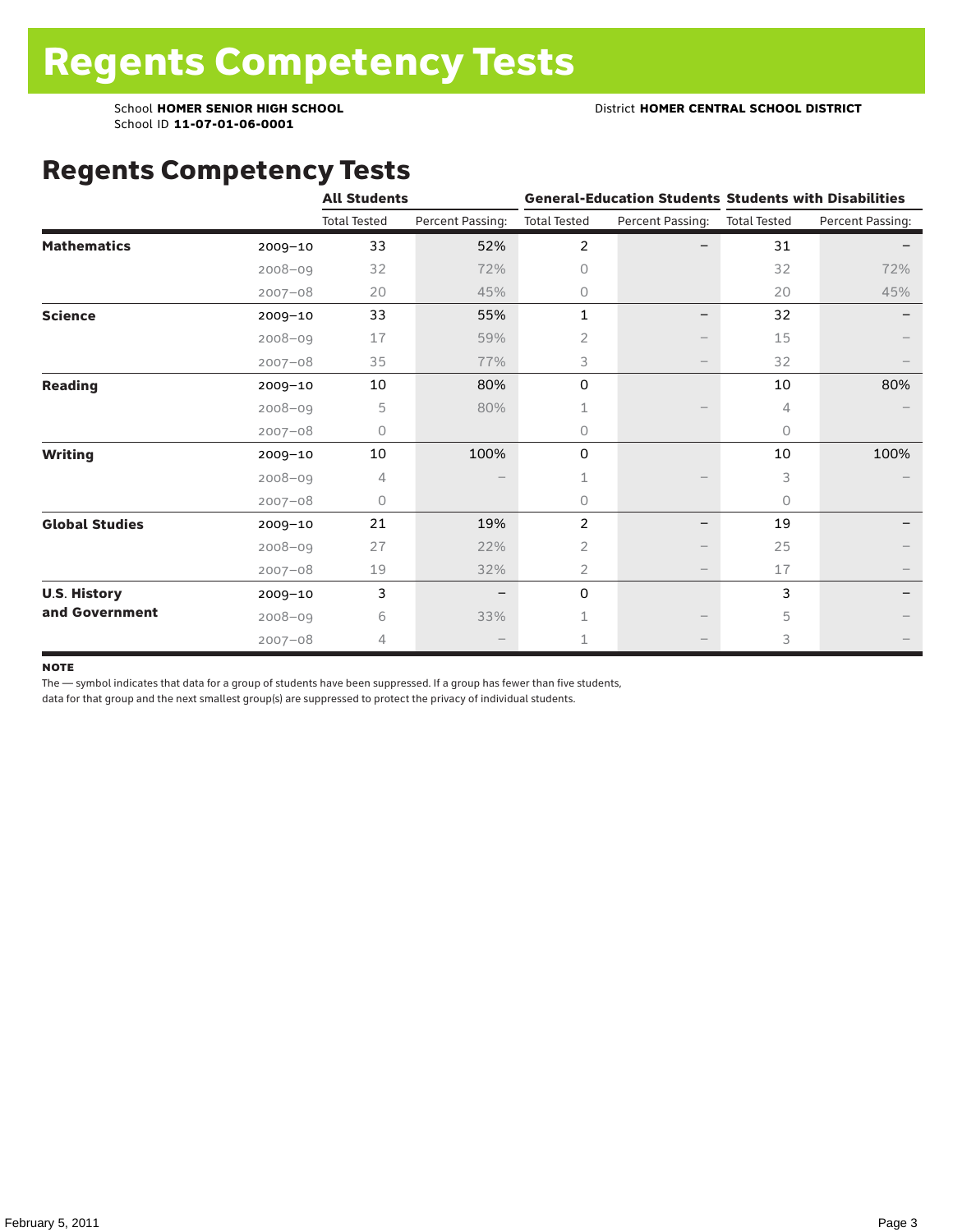#### New York State English as a Second Language Achievement Test (NYSESLAT)

|                  |             | <b>All Students</b> |  |                                   |  | <b>General-Education Students</b> |             |  |                                   |  | <b>Students with Disabilities</b> |                                   |  |                             |  |       |
|------------------|-------------|---------------------|--|-----------------------------------|--|-----------------------------------|-------------|--|-----------------------------------|--|-----------------------------------|-----------------------------------|--|-----------------------------|--|-------|
|                  |             | Total               |  | Percent of students scoring       |  |                                   | Total       |  | Percent of students scoring       |  |                                   | Total                             |  | Percent of students scoring |  |       |
|                  |             |                     |  | Tested in each performance level: |  |                                   |             |  | Tested in each performance level: |  |                                   | Tested in each performance level: |  |                             |  |       |
|                  |             |                     |  | Begin. Interm. Adv.               |  | Prof.                             |             |  | Begin. Interm. Adv.               |  | Prof.                             |                                   |  | Begin. Interm. Adv.         |  | Prof. |
| <b>Listening</b> | 2009-10     | 0                   |  |                                   |  |                                   | 0           |  |                                   |  |                                   | 0                                 |  |                             |  |       |
| and Speaking     | $2008 - 09$ | $\bigcirc$          |  |                                   |  |                                   | $\circ$     |  |                                   |  |                                   | $\circ$                           |  |                             |  |       |
| $(Grades K-1)$   | $2007 - 08$ | 0                   |  |                                   |  |                                   | $\bigcirc$  |  |                                   |  |                                   | $\circlearrowright$               |  |                             |  |       |
| <b>Reading</b>   | $2009 - 10$ | 0                   |  |                                   |  |                                   | 0           |  |                                   |  |                                   | 0                                 |  |                             |  |       |
| and Writing      | $2008 - 09$ | $\bigcirc$          |  |                                   |  |                                   | $\circ$     |  |                                   |  |                                   | $\circ$                           |  |                             |  |       |
| $(Grades K-1)$   | $2007 - 08$ | $\bigcirc$          |  |                                   |  |                                   | $\circ$     |  |                                   |  |                                   | $\circ$                           |  |                             |  |       |
| <b>Listening</b> | $2009 - 10$ | $\mathsf 0$         |  |                                   |  |                                   | 0           |  |                                   |  |                                   | $\mathbf 0$                       |  |                             |  |       |
| and Speaking     | $2008 - 09$ | 0                   |  |                                   |  |                                   | $\circ$     |  |                                   |  |                                   | $\circ$                           |  |                             |  |       |
| (Grades $2-4$ )  | $2007 - 08$ | 0                   |  |                                   |  |                                   | $\bigcirc$  |  |                                   |  |                                   | $\circ$                           |  |                             |  |       |
| <b>Reading</b>   | $2009 - 10$ | $\mathsf 0$         |  |                                   |  |                                   | 0           |  |                                   |  |                                   | 0                                 |  |                             |  |       |
| and Writing      | $2008 - 09$ | $\bigcirc$          |  |                                   |  |                                   | $\circ$     |  |                                   |  |                                   | $\circ$                           |  |                             |  |       |
| (Grades $2-4$ )  | $2007 - 08$ | 0                   |  |                                   |  |                                   | $\circ$     |  |                                   |  |                                   | $\circ$                           |  |                             |  |       |
| <b>Listening</b> | $2009 - 10$ | 0                   |  |                                   |  |                                   | 0           |  |                                   |  |                                   | 0                                 |  |                             |  |       |
| and Speaking     | $2008 - 09$ | $\bigcirc$          |  |                                   |  |                                   | $\circ$     |  |                                   |  |                                   | $\circ$                           |  |                             |  |       |
| $(Grades 5-6)$   | $2007 - 08$ | $\bigcirc$          |  |                                   |  |                                   | $\circ$     |  |                                   |  |                                   | $\circ$                           |  |                             |  |       |
| <b>Reading</b>   | $2009 - 10$ | $\mathsf 0$         |  |                                   |  |                                   | 0           |  |                                   |  |                                   | 0                                 |  |                             |  |       |
| and Writing      | $2008 - 09$ | 0                   |  |                                   |  |                                   | 0           |  |                                   |  |                                   | 0                                 |  |                             |  |       |
| $(Grades 5-6)$   | $2007 - 08$ | $\bigcirc$          |  |                                   |  |                                   | $\bigcirc$  |  |                                   |  |                                   | $\circ$                           |  |                             |  |       |
| <b>Listening</b> | 2009-10     | $\mathsf 0$         |  |                                   |  |                                   | 0           |  |                                   |  |                                   | 0                                 |  |                             |  |       |
| and Speaking     | $2008 - 09$ | $\bigcirc$          |  |                                   |  |                                   | $\circ$     |  |                                   |  |                                   | $\circ$                           |  |                             |  |       |
| $(Grades 7-8)$   | $2007 - 08$ | $\bigcirc$          |  |                                   |  |                                   | $\bigcirc$  |  |                                   |  |                                   | $\circlearrowright$               |  |                             |  |       |
| <b>Reading</b>   | $2009 - 10$ | 0                   |  |                                   |  |                                   | 0           |  |                                   |  |                                   | 0                                 |  |                             |  |       |
| and Writing      | 2008-09     | $\bigcirc$          |  |                                   |  |                                   | $\circ$     |  |                                   |  |                                   | $\circ$                           |  |                             |  |       |
| $(Grades 7-8)$   | $2007 - 08$ | $\bigcirc$          |  |                                   |  |                                   | $\circ$     |  |                                   |  |                                   | $\circ$                           |  |                             |  |       |
| <b>Listening</b> | $2009 - 10$ | $\mathsf 0$         |  |                                   |  |                                   | 0           |  |                                   |  |                                   | 0                                 |  |                             |  |       |
| and Speaking     | $2008 - 09$ | $\bigcirc$          |  |                                   |  |                                   | $\circ$     |  |                                   |  |                                   | 0                                 |  |                             |  |       |
| $(Grades g-12)$  | $2007 - 08$ | $\mathbf 1$         |  |                                   |  |                                   | $\mathbf 1$ |  |                                   |  |                                   | $\circ$                           |  |                             |  |       |
| <b>Reading</b>   | $2009 - 10$ | 0                   |  |                                   |  |                                   | 0           |  |                                   |  |                                   | 0                                 |  |                             |  |       |
| and Writing      | $2008 - 09$ | $\bigcirc$          |  |                                   |  |                                   | $\circ$     |  |                                   |  |                                   | $\circ$                           |  |                             |  |       |
| $(Grades g-12)$  | $2007 - 08$ | 1                   |  |                                   |  |                                   | $\mathbf 1$ |  |                                   |  |                                   | $\circ$                           |  |                             |  |       |

#### **NOTE**

The — symbol indicates that data for a group of students have been suppressed. If a group has fewer than five students,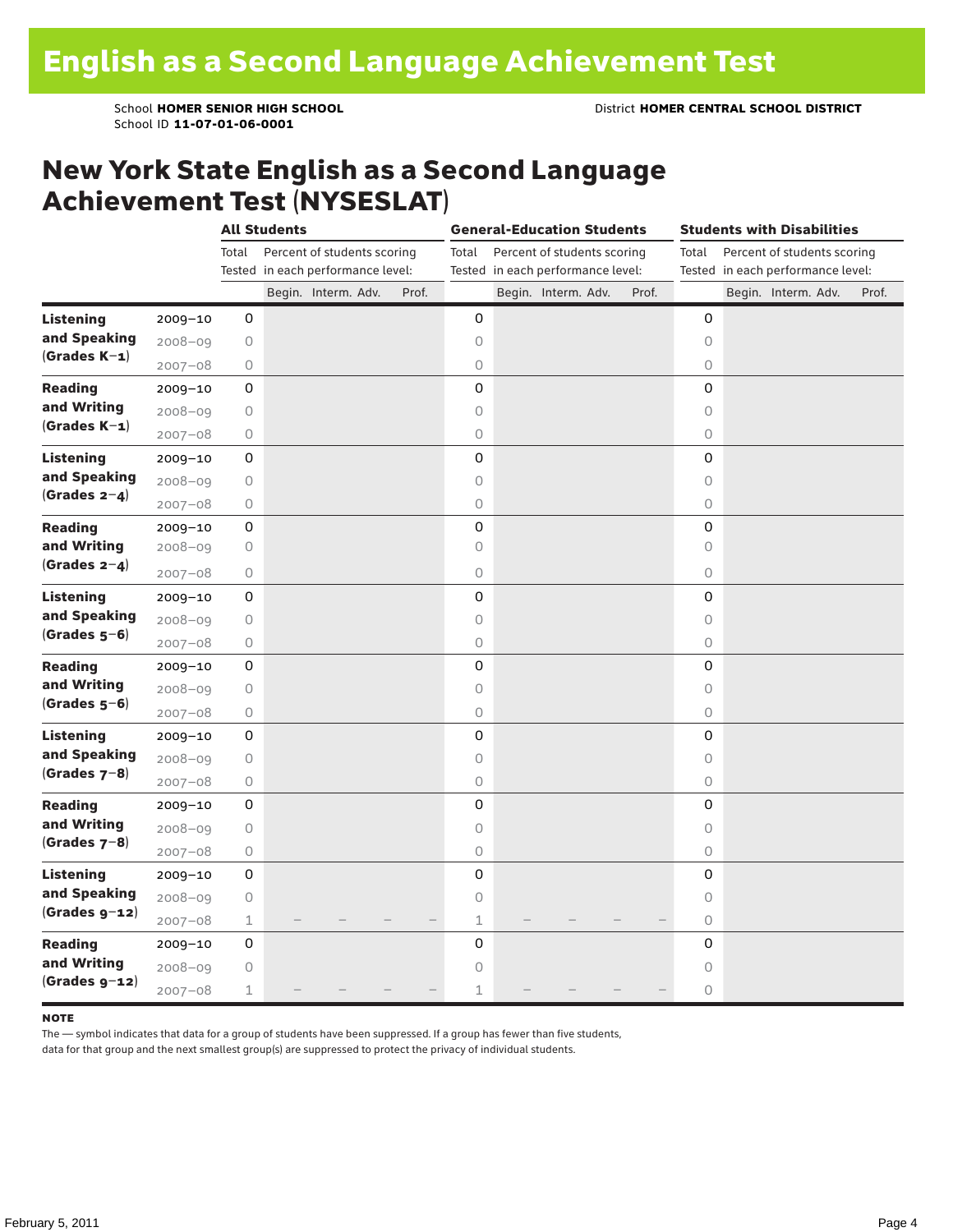School ID **11-07-01-06-0001**

## Elementary/Middle-Level Social Studies 2009–10

|                            | <b>All Students</b>                                         |  |  |  |                                                             | <b>General-Education Students</b> |  |  |  |                                                             | <b>Students with Disabilities</b> |  |  |  |                |
|----------------------------|-------------------------------------------------------------|--|--|--|-------------------------------------------------------------|-----------------------------------|--|--|--|-------------------------------------------------------------|-----------------------------------|--|--|--|----------------|
|                            | Percentage of students<br>Total<br>Tested scoring at level: |  |  |  | Percentage of students<br>Total<br>Tested scoring at level: |                                   |  |  |  | Percentage of students<br>Total<br>Tested scoring at level: |                                   |  |  |  |                |
|                            |                                                             |  |  |  | 4                                                           |                                   |  |  |  |                                                             |                                   |  |  |  | $\overline{a}$ |
| <b>Elementary</b><br>Level | 0                                                           |  |  |  |                                                             |                                   |  |  |  |                                                             | 0                                 |  |  |  |                |
| <b>Middle Level</b>        | 0                                                           |  |  |  |                                                             |                                   |  |  |  |                                                             | 0                                 |  |  |  |                |

#### 2006 Total Cohort Performance on Regents Exams After Four Years

|                                        | <b>All Students</b>     |           |                                    |              |  | <b>General-Education Students</b> |                                                              |     |              |  | <b>Students with Disabilities</b> |                                                        |     |              |  |  |
|----------------------------------------|-------------------------|-----------|------------------------------------|--------------|--|-----------------------------------|--------------------------------------------------------------|-----|--------------|--|-----------------------------------|--------------------------------------------------------|-----|--------------|--|--|
|                                        | Cohort<br>$\circ$<br>「四 |           | Percentage of<br>students scoring: |              |  |                                   | Cohort<br>≣<br>Percentage of<br>ò,<br>모<br>students scoring: |     |              |  |                                   | Cohort<br>Percentage of<br>S<br>문<br>students scoring: |     |              |  |  |
|                                        |                         | $55 - 64$ |                                    | 65-84 85-100 |  |                                   | $55 - 64$                                                    |     | 65-84 85-100 |  |                                   | $55 - 64$                                              |     | 65-84 85-100 |  |  |
| <b>Global History</b><br>and Geography | 187                     | 8%        | 40%                                | 36%          |  | 150                               | 5%                                                           | 42% | 45%          |  | 37                                | 19%                                                    | 32% | 3%           |  |  |
| <b>U.S. History</b><br>and Government  | 187                     | 3%        | 30%                                | 51%          |  | 150                               | 2%                                                           | 26% | 61%          |  | 37                                | 8%                                                     | 46% | 11%          |  |  |
| <b>Science</b>                         | 187                     | 4%        | 48%                                | 39%          |  | 150                               | 1%                                                           | 45% | 49%          |  | 37                                | 16%                                                    | 57% | 0%           |  |  |

## New York State Alternate Assessments (NYSAA) 2009–10

|                              | <b>All Students</b> |                  |               |                            |   |  |  |  |  |  |
|------------------------------|---------------------|------------------|---------------|----------------------------|---|--|--|--|--|--|
|                              | Total               | Tested at Level: |               | Number of students scoring |   |  |  |  |  |  |
|                              |                     | 1                | $\mathcal{P}$ | 3                          | 4 |  |  |  |  |  |
| <b>Elementary Level</b>      |                     |                  |               |                            |   |  |  |  |  |  |
| Social Studies               | 0                   |                  |               |                            |   |  |  |  |  |  |
| <b>Middle Level</b>          |                     |                  |               |                            |   |  |  |  |  |  |
| Social Studies               | 0                   |                  |               |                            |   |  |  |  |  |  |
| <b>Secondary Level</b>       |                     |                  |               |                            |   |  |  |  |  |  |
| <b>English Language Arts</b> | O                   |                  |               |                            |   |  |  |  |  |  |
| <b>Mathematics</b>           | Ω                   |                  |               |                            |   |  |  |  |  |  |
| Social Studies               | O                   |                  |               |                            |   |  |  |  |  |  |
| Science                      | Ω                   |                  |               |                            |   |  |  |  |  |  |

The New York State Alternate Assessment (NYSAA) is for students with severe cognitive disabilities. Results for students taking the NYSAA in English language arts, mathematics, and science at the elementary and middle levels are available in the *Accountability and Overview Report* part of *The New York State Report Card*.

The — symbol indicates that data for a group of students have been suppressed. If a group has fewer than five students, data for that group and the next smallest group(s) are suppressed to protect the privacy of individual students.

**NOTE**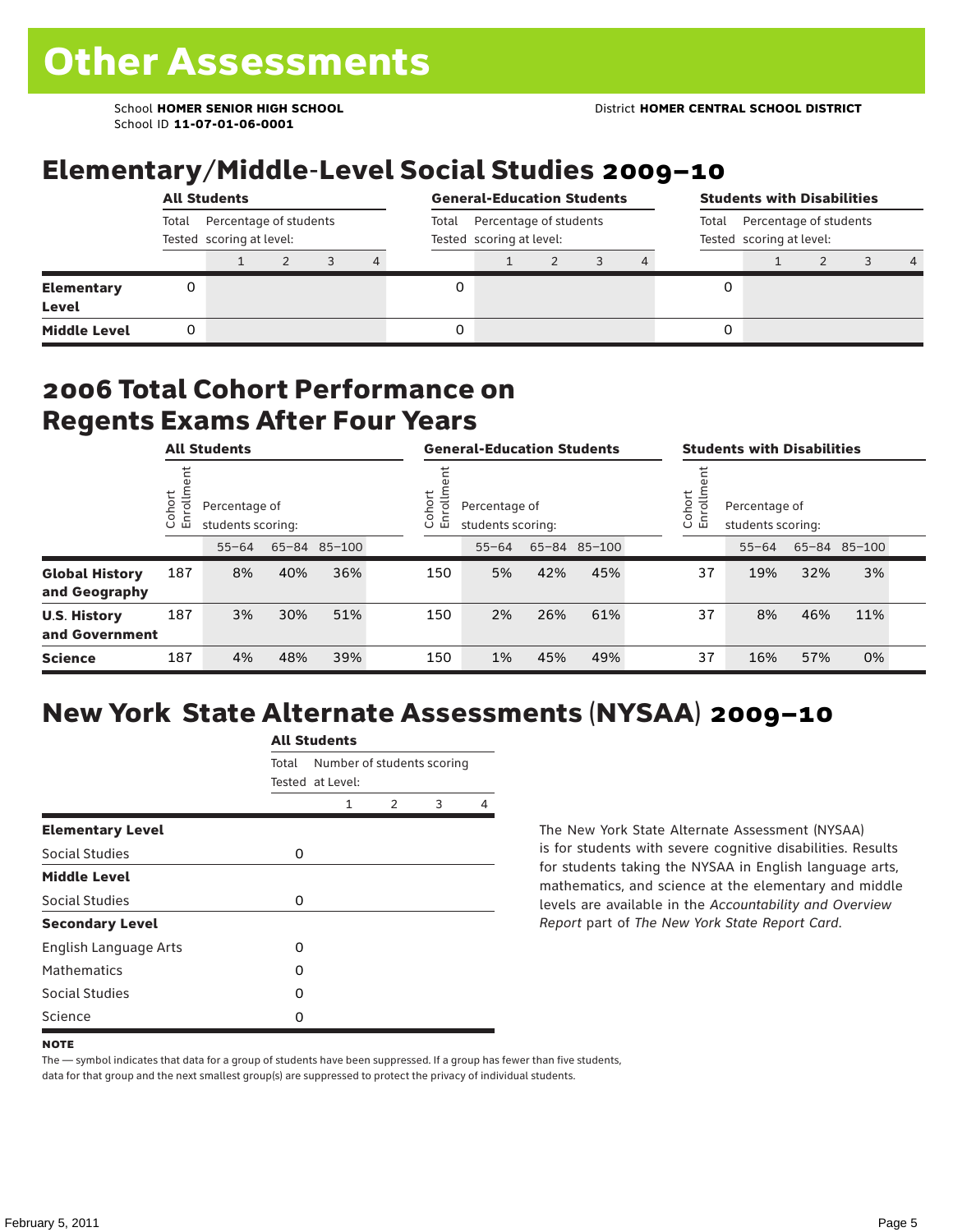School ID **11-07-01-06-0001**

## High School Completers

|                                    |             | <b>All Students</b>   |                            | <b>General-Education Students</b> |                            | <b>Students with Disabilities</b> |                            |  |
|------------------------------------|-------------|-----------------------|----------------------------|-----------------------------------|----------------------------|-----------------------------------|----------------------------|--|
|                                    |             | Number<br>of Students | Percentage<br>of Graduates | Number<br>of Students             | Percentage<br>of Graduates | Number<br>of Students             | Percentage<br>of Graduates |  |
| <b>Total Graduates</b>             | $2009 - 10$ | 153                   |                            | 133                               |                            | 20                                |                            |  |
|                                    | $2008 - 09$ | 145                   |                            | 132                               |                            | 13                                |                            |  |
|                                    | $2007 - 08$ | 178                   |                            | 156                               |                            | 22                                |                            |  |
| <b>Receiving a Regents Diploma</b> | $2009 - 10$ | 129                   | 84%                        | 121                               | 91%                        | 8                                 | 40%                        |  |
|                                    | $2008 - 09$ | 136                   | 94%                        | 126                               | 95%                        | 10                                | 77%                        |  |
|                                    | $2007 - 08$ | 152                   | 85%                        | 139                               | 89%                        | 13                                | 59%                        |  |
| <b>Receiving a Regents Diploma</b> | $2009 - 10$ | 81                    | 53%                        | 78                                | 59%                        | 3                                 | 15%                        |  |
| with Advanced Designation          | $2008 - 09$ | 82                    | 57%                        | 80                                | 61%                        | $\overline{2}$                    | 15%                        |  |
|                                    | $2007 - 08$ | 94                    | 53%                        | 93                                | 60%                        | 1                                 | 5%                         |  |
| <b>Receiving an</b>                | $2009 - 10$ | 1                     | N/A                        | 0                                 |                            | 1                                 | N/A                        |  |
| <b>Individualized Education</b>    | $2008 - 09$ | 4                     | N/A                        | $\Omega$                          |                            | 4                                 | N/A                        |  |
| Program (IEP) Diploma              | $2007 - 08$ | 6                     | N/A                        | $\circ$                           |                            | 6                                 | N/A                        |  |

NOTE Students receiving Regents diplomas and Regents diplomas with advanced designation are considered graduates; recipients of IEP diplomas are not.

#### High School Noncompleters

|                              |             | <b>All Students</b>   |                           |                       | <b>General-Education Students</b> | <b>Students with Disabilities</b> |                           |  |  |
|------------------------------|-------------|-----------------------|---------------------------|-----------------------|-----------------------------------|-----------------------------------|---------------------------|--|--|
|                              |             | Number<br>of Students | Percentage<br>of Students | Number<br>of Students | Percentage<br>of Students         | Number<br>of Students             | Percentage<br>of Students |  |  |
| <b>Dropped Out</b>           | $2009 - 10$ | 19                    | 3%                        | 11                    | 2%                                | 8                                 | 6%                        |  |  |
|                              | $2008 - 09$ | 15                    | 2%                        | 8                     | $1\%$                             | $\overline{\phantom{1}}$          | 5%                        |  |  |
|                              | $2007 - 08$ | 12                    | 2%                        | 8                     | $1\%$                             | 4                                 | 3%                        |  |  |
| <b>Entered Approved High</b> | $2009 - 10$ | 9                     | 1%                        | 3                     | 1%                                | 6                                 | 5%                        |  |  |
| <b>School Equivalency</b>    | $2008 - 09$ | 5                     | $1\%$                     | 5                     | $1\%$                             | 0                                 | $0\%$                     |  |  |
| <b>Preparation Program</b>   | $2007 - 08$ | 11                    | $1\%$                     |                       | $1\%$                             | 4                                 | 3%                        |  |  |
| <b>Total Noncompleters</b>   | $2009 - 10$ | 28                    | 4%                        | 14                    | 2%                                | 14                                | 11%                       |  |  |
|                              | $2008 - 09$ | 20                    | 3%                        | 13                    | 2%                                | $\overline{\phantom{a}}$          | 5%                        |  |  |
|                              | $2007 - 08$ | 23                    | 3%                        | 15                    | 2%                                | 8                                 | 6%                        |  |  |

#### Post-secondary Plans of 2009–10 Completers

|                                | <b>All Students</b>   |                           |                       | <b>General-Education Students</b> | <b>Students with Disabilities</b> |                           |  |
|--------------------------------|-----------------------|---------------------------|-----------------------|-----------------------------------|-----------------------------------|---------------------------|--|
|                                | Number<br>of Students | Percentage<br>of Students | Number<br>of Students | Percentage<br>of Students         | Number<br>of Students             | Percentage<br>of Students |  |
| To 4-year College              | 65                    | 42%                       | 62                    | 47%                               |                                   | 14%                       |  |
| To 2-year College              | 62                    | 40%                       | 53                    | 40%                               | 9                                 | 43%                       |  |
| <b>To Other Post-secondary</b> |                       | 1%                        |                       | 1%                                | 0                                 | 0%                        |  |
| <b>To the Military</b>         | 5                     | 3%                        |                       | 2%                                | ຳ                                 | 10%                       |  |
| <b>To Employment</b>           | 17                    | 11%                       | 11                    | 8%                                | 6                                 | 29%                       |  |
| <b>To Adult Services</b>       | 0                     | 0%                        | 0                     | 0%                                | 0                                 | 0%                        |  |
| <b>To Other Known Plans</b>    | 3                     | 2%                        | 2                     | 2%                                |                                   | 5%                        |  |
| <b>Plan Unknown</b>            |                       | 1%                        |                       | 1%                                |                                   | 0%                        |  |